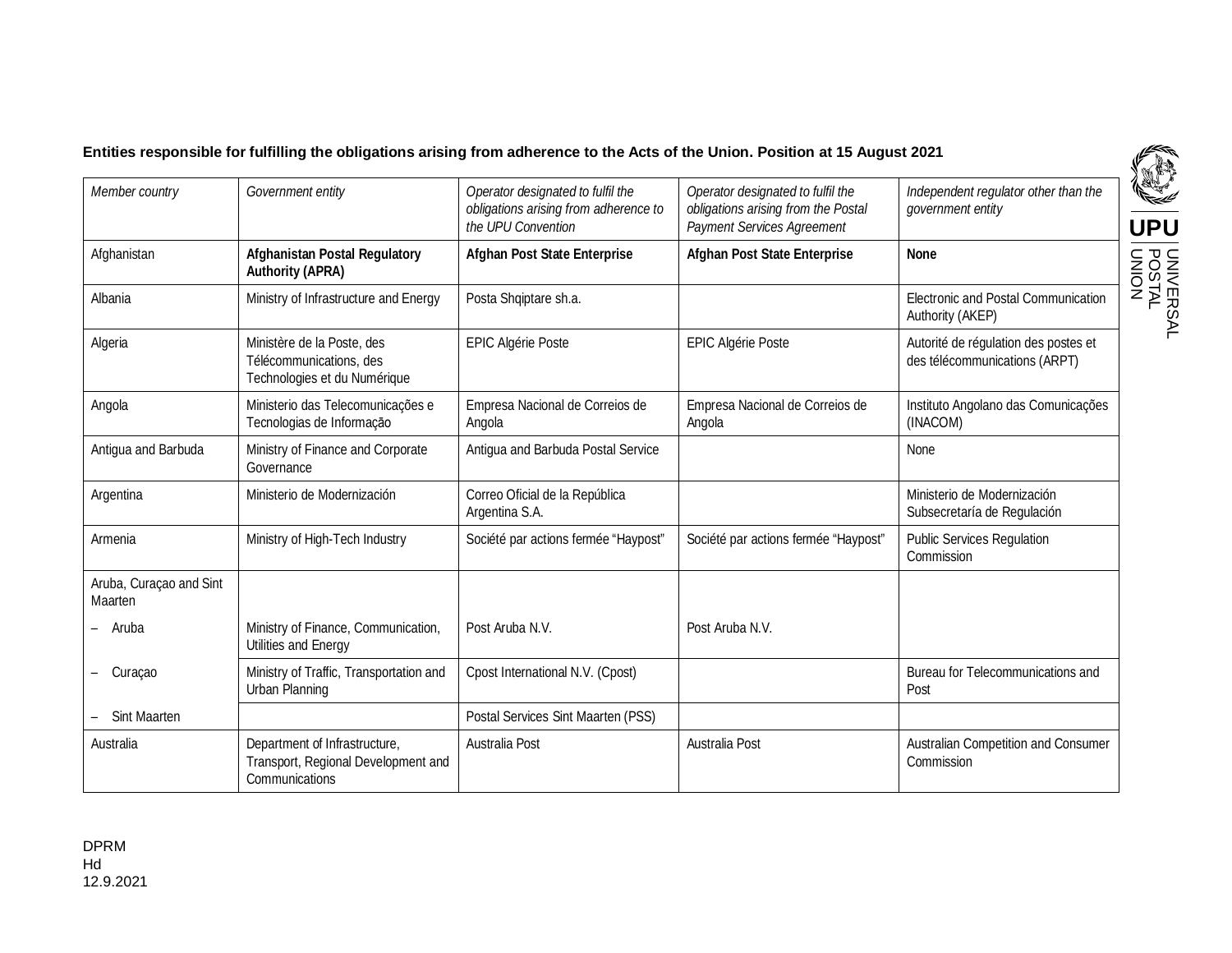| Member country    | Government entity                                                                        | Operator designated to fulfil the<br>obligations arising from adherence<br>to the UPU Convention | Operator designated to fulfil the<br>obligations arising from the Postal<br>Payment Services Agreement | Independent regulator other than the<br>government entity                                  |
|-------------------|------------------------------------------------------------------------------------------|--------------------------------------------------------------------------------------------------|--------------------------------------------------------------------------------------------------------|--------------------------------------------------------------------------------------------|
| Austria           | Federal Ministry of Transport,<br>Innovation and Technology, Supreme<br>Postal Authority | Österreichische Post AG                                                                          |                                                                                                        | RTR (Rundfunk & Telekom<br>Regulierungs - GmbH)                                            |
| Azerbaijan        | Ministry of Communications and High<br>Technologies                                      | SARL "Azerpost"                                                                                  | SARL "Azerpost"                                                                                        | None                                                                                       |
| <b>Bahamas</b>    | Ministry of Transport and Local<br>Government                                            | <b>Bahamas Postal Services</b>                                                                   | <b>Bahamas Postal Services</b>                                                                         | None                                                                                       |
| Bahrain (Kingdom) | Ministry of Transportation                                                               | <b>Bahrain Post</b>                                                                              | <b>None</b>                                                                                            | None                                                                                       |
| Bangladesh        | Ministry of Posts and<br>Telecommunications and Infromation<br>Technology                | Bangladesh Post Office                                                                           | <b>Bangladesh Post Office</b>                                                                          | None                                                                                       |
| <b>Barbados</b>   | Ministry of Home Affairs                                                                 | <b>Barbados Postal Service</b>                                                                   | <b>Barbados Postal Service</b>                                                                         | None                                                                                       |
| <b>Belarus</b>    | Ministry of Communications and<br>Informatization                                        | Republican Unitary Enterprise of<br>Posts "BELPOCHTA"                                            | Republican Unitary Enterprise of<br>Posts "BELPOCHTA"                                                  | None                                                                                       |
| Belgium           | Institut belge des services postaux et<br>des télécommunications (IBPT)                  | bpost                                                                                            |                                                                                                        | Institut belge des services postaux et<br>des télécommunications (IBPT)                    |
| <b>Belize</b>     | Ministry of Works, Transport and<br>National Emergency Management<br>Organization        | <b>Belize Postal Service</b>                                                                     | <b>Belize Postal Service</b>                                                                           | None                                                                                       |
| Benin             | Ministère de la Communication et de<br>la Poste                                          | La Poste du Bénin S.A                                                                            | La Poste du Bénin S.A                                                                                  | Autorité de régulation des<br>communications électroniques et de la<br>Poste (ARCEP-BENIN) |
| Bhutan            | Ministry of Information and<br>Communications                                            | <b>Bhutan Postal Corporation LTD</b>                                                             |                                                                                                        | Bhutan Infocomm and Media Authority                                                        |
| <b>Bolivia</b>    | Ministerio de Servicios, Obras<br>Públicas y Vivienda                                    | Agencia Boliviana de Correos                                                                     | Agencia Boliviana de Correos                                                                           | None                                                                                       |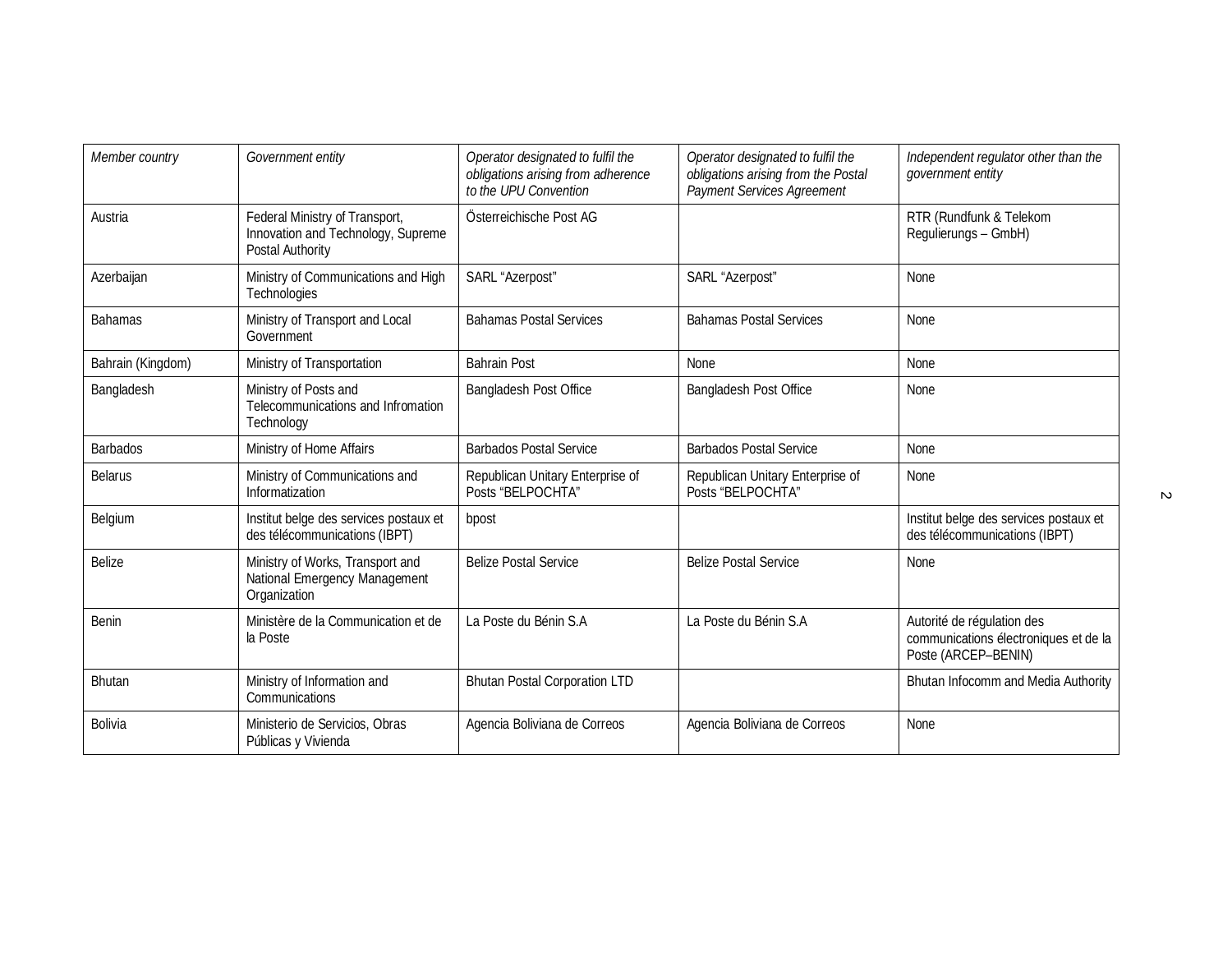| Member country         | Government entity                                                                                                            | Operator designated to fulfil the<br>obligations arising from adherence<br>to the UPU Convention                                   | Operator designated to fulfil the<br>obligations arising from the Postal<br>Payment Services Agreement | Independent regulator other than the<br>government entity                           |
|------------------------|------------------------------------------------------------------------------------------------------------------------------|------------------------------------------------------------------------------------------------------------------------------------|--------------------------------------------------------------------------------------------------------|-------------------------------------------------------------------------------------|
| Bosnia and Herzegovina | Ministry of Communications and<br>Transport                                                                                  | BiH - BH Post, Sarajevo <sup>1</sup><br>BiH - Croatian Post Ltd. Mostar <sup>2</sup><br>BiH - Poste Srpske Banja Luka <sup>3</sup> | BiH - BH Post, Sarajevo<br>BiH - Croatian Post Ltd. Mostar<br>BiH - Poste Srpske Banja Luka            | Agency for Postal Traffic of Bosnia<br>and Herzegovina                              |
| <b>Botswana</b>        | Ministry of Transport and<br>Communications                                                                                  | <b>BotswanaPost</b>                                                                                                                | <b>BotswanaPost</b>                                                                                    | <b>Botswana Communications</b><br><b>Regulatory Authority (BOCRA)</b>               |
| <b>Brazil</b>          | Ministério da Ciência, Tecnologia,<br>Inovações e Comunicações (MCTIC)<br>Direção de Gestão de Entidades<br>Vinculadas (DGV) | Empresa Brasileira de Correios e<br>Telégrafos                                                                                     | Empresa Brasileira de Correios e<br>Telégrafos                                                         | None                                                                                |
| Brunei Darussalam      | Ministry of Transport and<br>Infocommunications                                                                              | Postal Services Department, Ministry<br>of Transport and Infocommunications                                                        | Postal Services Department, Ministry<br>of Transport and Infocommunications                            | None                                                                                |
| Bulgaria (Rep.)        | Ministry of Transport, Information<br><b>Technology and Communications</b>                                                   | <b>Bulgarian Posts</b>                                                                                                             | <b>Bulgarian Posts</b>                                                                                 | <b>Communications Regulation</b><br>Commission                                      |
| <b>Burkina Faso</b>    | Ministère du Développement de<br>l'Economie Numérique et des Postes                                                          | La Poste BF                                                                                                                        | La Poste BF                                                                                            | Autorité de Régulation des<br>Communications Electroniques et des<br>Postes (ARCEP) |
| Burundi                | Ministère des Postes, des<br>Technologies de l'Information, de la<br>Communication et des Médias                             | Régie nationale des postes (RNP)                                                                                                   |                                                                                                        | None                                                                                |
| Cambodia               | Ministry of Posts and<br>Telecommunications (MPTC)                                                                           | Cambodia Post                                                                                                                      |                                                                                                        | None                                                                                |
| Cameroon               | Ministère des postes et<br>télécommunications                                                                                | Cameron Postal Services -<br><b>CAMPOST</b>                                                                                        |                                                                                                        | None                                                                                |
| Canada                 | Ministry of Public Services and<br>Procurement                                                                               | Canada Post Corporation                                                                                                            | None                                                                                                   | None                                                                                |
| Cape Verde             | Ministère de l'Économie et de l'Emploi                                                                                       | Correios de Cabo Verde, S.A.R.L.                                                                                                   | Correios de Cabo Verde, S.A.R.L.                                                                       | Agência Nacional das<br>Comunicações-ANAC                                           |

 $^1$  Three designated operators according to the different geographical regions in the territory of Bosnia and Herzegovina.

 $^2$  Three designated operators according to the different geographical regions in the territory of Bosnia and Herzegovina.

 $^3$  Three designated operators according to the different geographical regions in the territory of Bosnia and Herzegovina.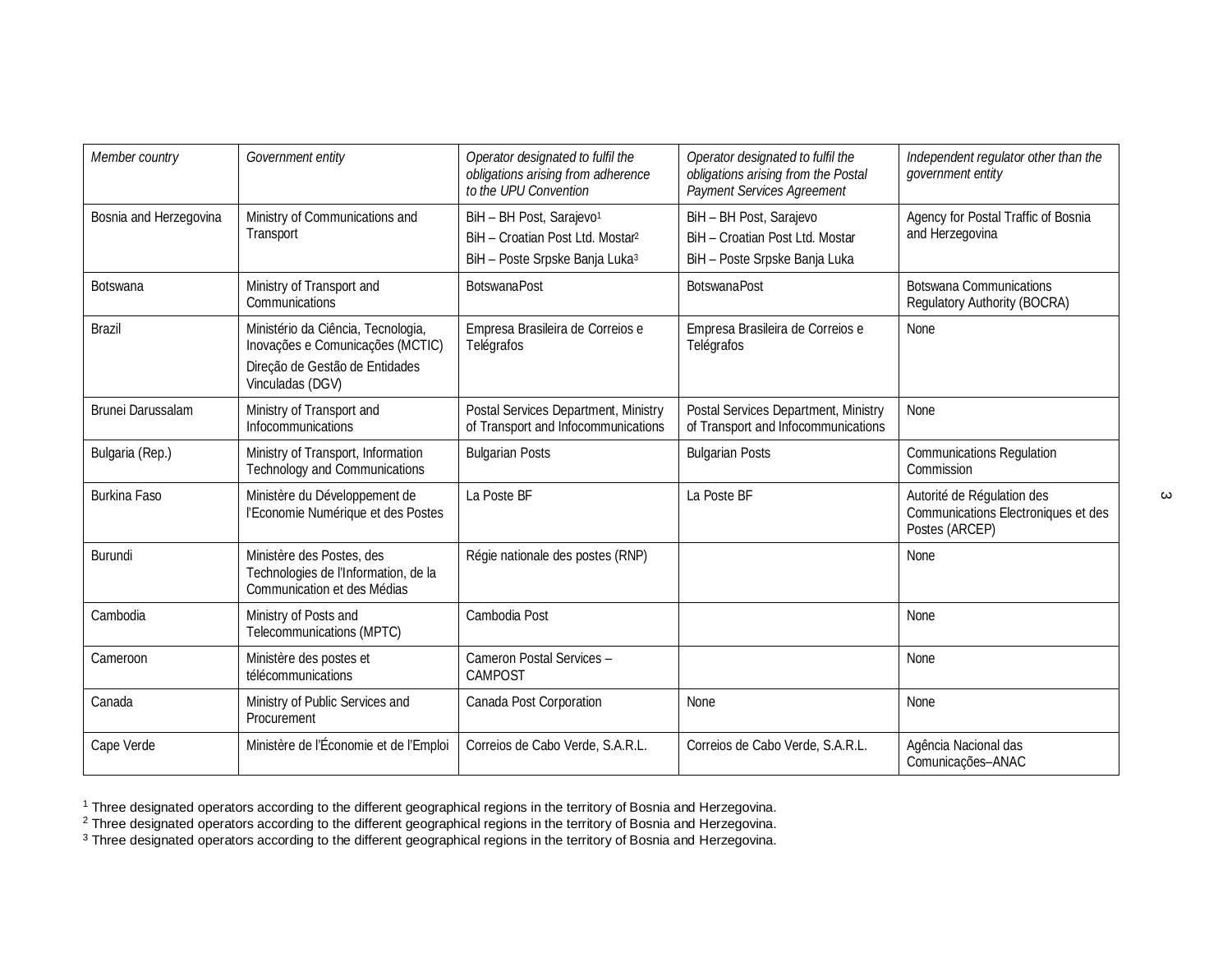| Member country        | Government entity                                                                                             | Operator designated to fulfil the<br>obligations arising from adherence<br>to the UPU Convention | Operator designated to fulfil the<br>obligations arising from the Postal<br><b>Payment Services Agreement</b> | Independent regulator other than the<br>government entity                           |
|-----------------------|---------------------------------------------------------------------------------------------------------------|--------------------------------------------------------------------------------------------------|---------------------------------------------------------------------------------------------------------------|-------------------------------------------------------------------------------------|
| Central African Rep.  | Ministère des postes et<br>télécommunications, chargé des<br>nouvelles technologies                           | Office national des postes et de<br>l'épargne (ONPE)                                             |                                                                                                               | None                                                                                |
| Chad                  | Ministère des postes et des nouvelles<br>technologies de l'information                                        | Société tchadienne des postes et de<br>l'épargne (STPE)                                          | Société tchadienne des postes et de<br>l'épargne (STPE)                                                       | Autorité de Régulation des<br>Communications Electroniques et des<br>Postes (ARCEP) |
| Chile                 | Ministerio de Transportes y<br>Telecomunicaciones<br>Subsecretario de Telecomunicaciones                      | Empresa Correos Chile                                                                            | Empresa Correos Chile                                                                                         | None                                                                                |
| China (People's Rep.) | State Post Bureau                                                                                             | China Post Group Corporation Limited                                                             | China Post Group Corporation Limited                                                                          | None                                                                                |
| - Hong Kong           | Commerce and Economic<br>Development Bureau                                                                   | Hongkong Post                                                                                    | Hongkong Post                                                                                                 | None                                                                                |
| Macao                 |                                                                                                               | <b>Macao Post and Telecommunications</b><br><b>Bureau</b>                                        | None                                                                                                          | Macao Post and Telecommunications<br><b>Bureau</b>                                  |
| Colombia              | Ministerio de la Tecnología de la<br>Información y de las Comunicaciones                                      | Servicios Postales Nacionales S.A. -<br>$4 - 72$                                                 | Servicios Postales Nacionales S.A. -<br>$4 - 72$                                                              | Comisión de Regulación de<br>Comunicaciones                                         |
| Comoros               | Ministère des postes et<br>télécommunications, des technologies<br>de l'information et de la<br>communication | Société nationale des postes et des<br>services financiers (SNPSF)                               |                                                                                                               | None                                                                                |
| Congo (Rep.)          | Ministère des postes et des<br>télécommunications                                                             | Direction générale de la Société des<br>postes et de l'épargne du Congo "LA<br>POSTE"            |                                                                                                               | Agence de régulation des postes et<br>des communcations électroniques               |
| Costa Rica            | Ministry of Foreign Affairs and<br>Worship                                                                    | Correos de Costa Rica S.A.                                                                       | Correos de Costa Rica S.A.                                                                                    | Autoridad Reguladora de los Servicios<br>Publicos (ARESEP)                          |
| Côte d'Ivoire (Rep.)  | Ministère de l'Economie Numérique et<br>de la Poste                                                           | La Poste de Côte d'Ivoire                                                                        |                                                                                                               | Autorité de Régulation des<br>Télécommunications de Côte d'Ivoire<br>(ARTCI)        |
| Croatia               | Ministry of the Sea, Transport and<br>Infrastructure                                                          | Croatian Post Inc.                                                                               | Croatian Post Inc.                                                                                            | Croatian Regulatory Authority for<br>Network Industries (HAKOM)                     |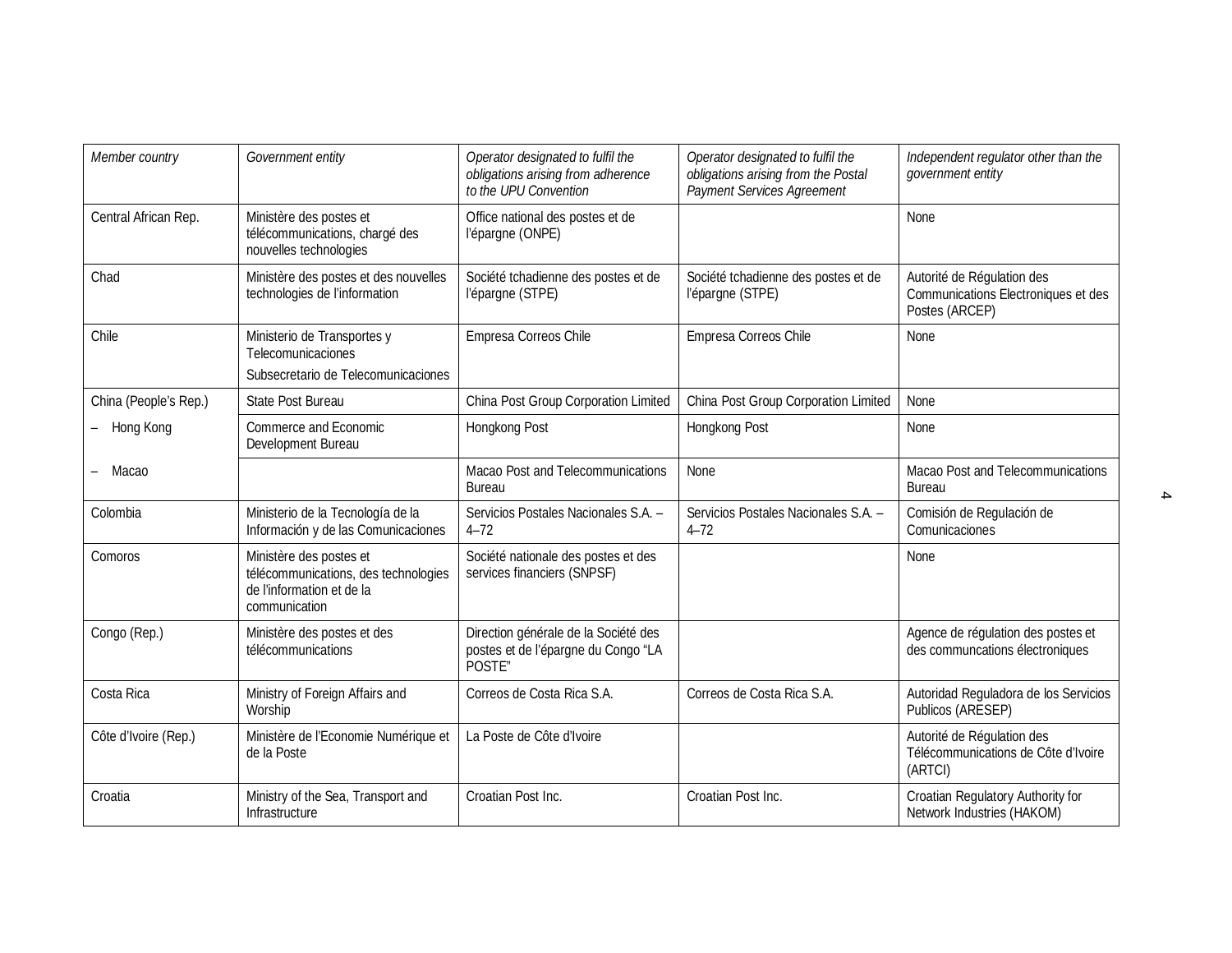| Member country                 | Government entity                                                                                                          | Operator designated to fulfil the<br>obligations arising from adherence<br>to the UPU Convention | Operator designated to fulfil the<br>obligations arising from the Postal<br><b>Payment Services Agreement</b> | Independent regulator other than the<br>government entity                           |
|--------------------------------|----------------------------------------------------------------------------------------------------------------------------|--------------------------------------------------------------------------------------------------|---------------------------------------------------------------------------------------------------------------|-------------------------------------------------------------------------------------|
| Cuba                           | Ministerio de Comunicaciones                                                                                               | Grupo Empresarial Correos de Cuba                                                                | <b>None</b>                                                                                                   | None                                                                                |
| Cyprus                         | Ministry of Communications and<br>Works                                                                                    | Department of Postal Services                                                                    | None                                                                                                          | <b>Commissioner of Electronic</b><br><b>Communications and Postal</b><br>Regulation |
| Czech Rep.                     | Ministry of Industry and Trade                                                                                             | Česká pošta, s.p.                                                                                | Česká pošta, s.p.                                                                                             | <b>Czech Telecommunication Office</b>                                               |
| Dem. People's Rep. of<br>Korea | Ministry of Posts and<br>Telecommunications                                                                                | Pyongyang International Post Service<br>Center                                                   |                                                                                                               | None                                                                                |
| Dem. Rep. of the Congo         | Ministère des postes et<br>télécommunications, et des nouvelles<br>technologies de l'information et de la<br>communication | Société congolaise des postes et des<br>télécommunications S.a.r.l. (SCPT)                       | Société congolaise des postes et des<br>télécommunications S.a.r.l. (SCPT)                                    | Autorité de régulation des postes et<br>télécommunications du Congo<br>(ARPTC)      |
| Denmark                        | <b>Ministry of Transport</b>                                                                                               | Post Danmark A/S                                                                                 |                                                                                                               | Danish Transport, Construction and<br><b>Housing Authority</b>                      |
| Djibouti                       | Ministère de la communication et de<br>la culture chargé des postes et<br>télécommunications                               | La Poste de Djibouti                                                                             |                                                                                                               | None                                                                                |
| Dominica                       | Ministry of Sports, Culture and<br><b>Community Development</b>                                                            | Dominica Postal Service                                                                          |                                                                                                               | None                                                                                |
| Dominican Republic             | Secretaria de Estado de Obras<br>Públicas y Comunicaciones                                                                 | Instituto Postal Dominicano<br>(INPOSDOM)                                                        |                                                                                                               | None                                                                                |
| Ecuador                        | Ministerio de Telecomunicaciones y<br>de la Sociedad de la Información                                                     | Empresa Pública Correos del Ecuador<br>CDE E.P.                                                  | Empresa Pública Correos del Ecuador<br>CDE E.P.                                                               | Agencia de Regulación y Control<br>Postal                                           |
| Egypt                          | Ministry of Communications and<br>Information Technology                                                                   | Organisme national des postes                                                                    | Organisme national des postes                                                                                 | None                                                                                |
| El Salvador                    | Ministerio de Gobernación y<br>Desarrollo Territorial                                                                      | Dirección General de Correos                                                                     |                                                                                                               | None                                                                                |
| <b>Equatorial Guinea</b>       | Ministerio de Transportes,<br>Tecnología, Correos y<br>Telecommunicaciones                                                 | Guinea Ecuatorial de Correos y<br>Telecommunicaciones GECOTEL                                    |                                                                                                               | None                                                                                |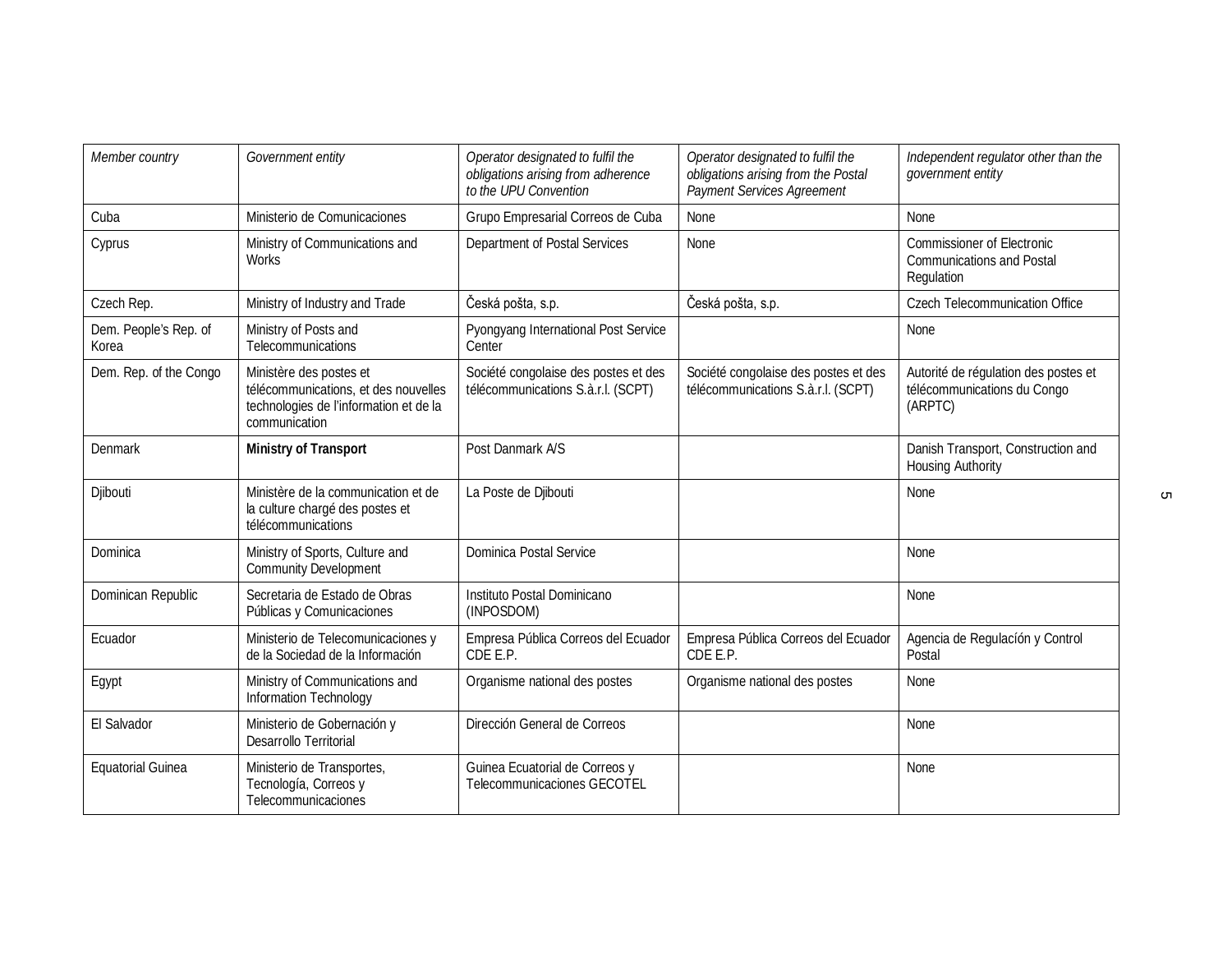| Member country                      | Government entity                                                                | Operator designated to fulfil the<br>obligations arising from adherence<br>to the UPU Convention | Operator designated to fulfil the<br>obligations arising from the Postal<br><b>Payment Services Agreement</b> | Independent regulator other than the<br>government entity                           |
|-------------------------------------|----------------------------------------------------------------------------------|--------------------------------------------------------------------------------------------------|---------------------------------------------------------------------------------------------------------------|-------------------------------------------------------------------------------------|
| Eritrea                             | Ministry of Transport and<br>Communication                                       | <b>Eritrean Postal Service</b>                                                                   |                                                                                                               | <b>Eritrean Communication Authority</b>                                             |
| Estonia                             | Ministry of Economic Affairs and<br>Communications                               | <b>Estonian Post</b>                                                                             |                                                                                                               | <b>Estonian Competition Authority</b>                                               |
| Eswatini                            | Ministry of Information,<br><b>Communication and Technology</b>                  | <b>Eswatini Posts and</b><br>Telecommunications Corp. (EPTC)                                     |                                                                                                               | <b>Eswatini Communications</b><br>Commission                                        |
| Ethiopia                            | Ministry of Innovation and Technology                                            | Ethiopian Postal Service Enterprise                                                              | Ethiopian Postal Service Enterprise                                                                           | <b>Ethiopian Communications Authority</b>                                           |
| Fiji                                | Ministry of Public Enterprises,<br>Communications, Civil Aviation and<br>Tourism | Post Fiji Ltd                                                                                    |                                                                                                               | None                                                                                |
| Finland                             | Ministry of Transport and<br><b>Communications</b>                               | Posti                                                                                            |                                                                                                               | <b>Finnish Communications Regulatory</b><br>Authority (FICORA)                      |
| Åland Islands                       | Ålands landskapsregering                                                         | Posten Åland Ab                                                                                  |                                                                                                               |                                                                                     |
| France                              | Ministère de l'économie et des<br>finances                                       | La Poste                                                                                         | La Poste                                                                                                      | Autorité de régulation des<br>communications électroniques et des<br>postes (ARCEP) |
| New Caledonia                       | Ministère de l'économie et des<br>finances<br>Direction générale des entreprises | Office des postes et<br>télécommunications de Nouvelle-<br>Caledonie (OPT-NC)                    |                                                                                                               | None                                                                                |
| Wallis and Futuna<br><b>Islands</b> | M. le Préfet des îles Wallis et Futuna                                           | Service des postes et<br>télécommunications                                                      |                                                                                                               | None                                                                                |
| French Polynesia                    |                                                                                  | Office des postes et<br>télécommunications de Polynésie<br>française (OPT-PF)                    |                                                                                                               | Agence de Réglementation du<br>Numérique (ARN)                                      |
| Gabon                               | Ministère de la Communication, Porte-<br>Parole du Gouvernement                  | La Poste S.A                                                                                     | La Poste S.A.                                                                                                 | Autorité de Régulation des<br>Communications Electroniques et des<br>Postes (ARCEP) |
| Gambia                              | Ministry of Information and<br><b>Communications Infrastructure</b><br>(MOICI)   | Gambia Postal Services Corporation -<br>Gampost                                                  |                                                                                                               | None                                                                                |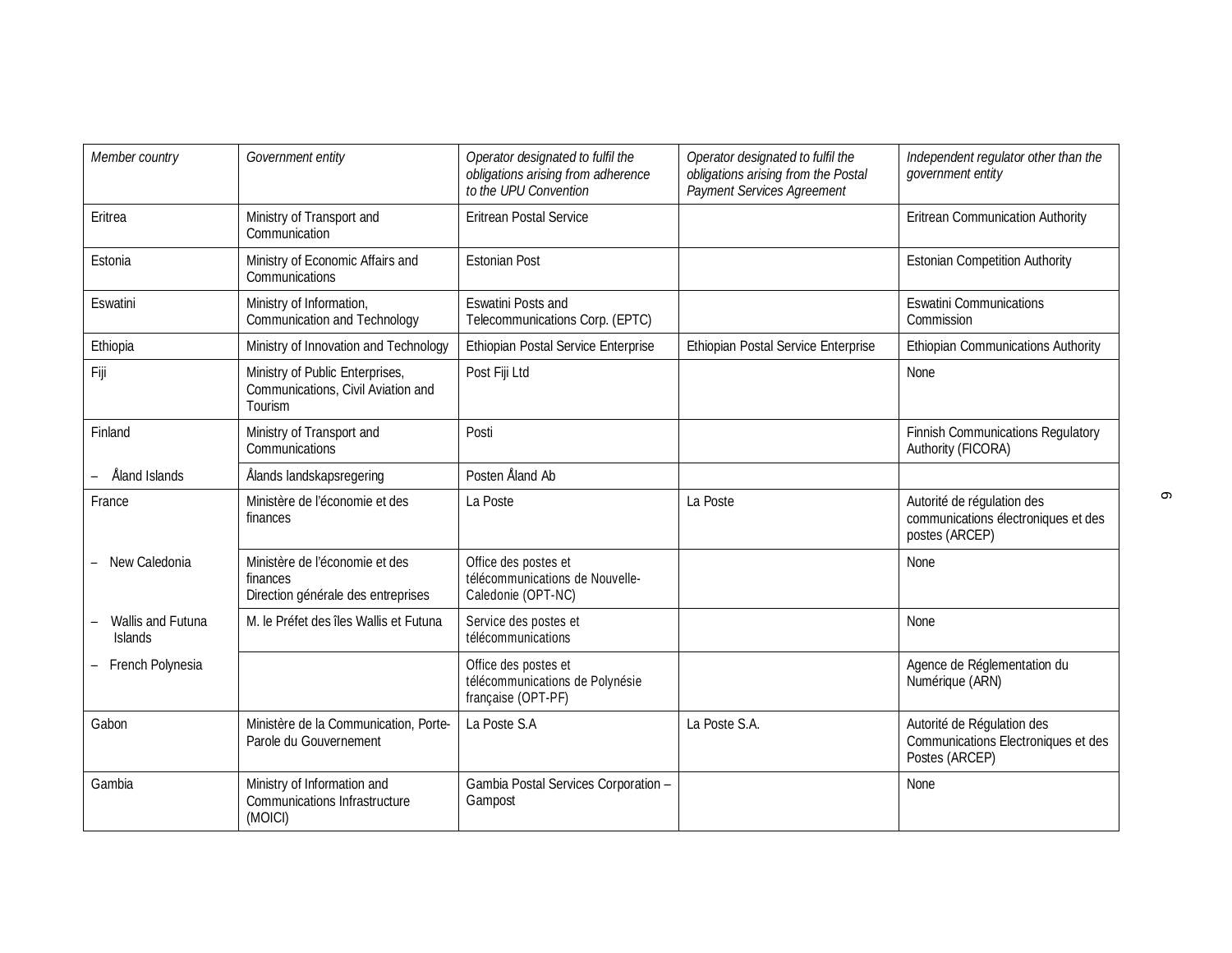| Member country  | Government entity                                                                                    | Operator designated to fulfil the<br>obligations arising from adherence<br>to the UPU Convention | Operator designated to fulfil the<br>obligations arising from the Postal<br>Payment Services Agreement | Independent regulator other than the<br>government entity                                |
|-----------------|------------------------------------------------------------------------------------------------------|--------------------------------------------------------------------------------------------------|--------------------------------------------------------------------------------------------------------|------------------------------------------------------------------------------------------|
| Georgia         | Ministry of Economy and Sustainable<br>Development                                                   | Georgian Post Ltd                                                                                | Georgian Post Ltd                                                                                      | <b>Georgian National Communications</b><br>Commission                                    |
| Germany         | Federal Ministry of Economic Affairs<br>and Energy                                                   | Deutsche Post AG                                                                                 | Deutsche Postbank AG                                                                                   | Federal Network Agency for<br>Electricity, Gas, Telecommunications,<br>Posts and Railway |
| Ghana           | Ministry of Communications                                                                           | Ghana Post Company Ltd                                                                           |                                                                                                        | <b>Postal and Courier Services</b><br><b>Regulatory Commission</b>                       |
| Greece          | <b>Ministry of Digital Governance</b>                                                                | Hellenic Post SA (ELTA S.A.)                                                                     | Hellenic Post SA (ELTA SA)                                                                             | <b>Hellenic Telecommunications and</b><br><b>Post Commission (EETT)</b>                  |
| Grenada         | Ministry of Infrastructure<br>Development, Public Utilities, Energy,<br>Transport and Implementation | Grenada Postal Corporation                                                                       |                                                                                                        | Board of Directors, Grenada Postal<br>Corporation                                        |
| Guatemala       | Ministerio de Comunicaciones,<br>Vivienda e Infraestructura                                          | Dirección General de Correos y<br><b>Telégrafos</b>                                              | Dirección General de Correos y<br><b>Telégrafos</b>                                                    |                                                                                          |
| Guinea          | Ministère des Postes, des<br>Télécommunications et de l'Economie<br>Numérique                        | Office de la poste guinéenne (OPG)                                                               | Office de la poste guinéenne (OPG)                                                                     | Autorité de Régulation des Postes et<br>Télécommunications (ARPT)                        |
| Guinea-Bissau   | Ministère des infrastructures                                                                        | Direcçao Geral dos Correios                                                                      |                                                                                                        | None                                                                                     |
| Guyana          | Ministry of Public Telecommunications                                                                | Guyana Post Office Corporation                                                                   | Guyana Post Office Corporation                                                                         | None                                                                                     |
| Haiti           | Ministère du commerce et de<br>l'industrie                                                           | Office des Postes d'Haïti                                                                        |                                                                                                        | None                                                                                     |
| Honduras (Rep.) | Secretaria de Infraestructura de<br>Servicios Públicos (INSEP)                                       | Empresa de Correos de Honduras<br>(HONDUCOR)                                                     |                                                                                                        | Comisión Nacional Supervisora de los<br>Servicios Públicos (CNSSP)                       |
| Hungary         | Ministry of National Development                                                                     | Magyar Posta                                                                                     | Magyar Posta                                                                                           | National Media and<br>Infocommunications Authority                                       |
| Iceland         | Ministry of Transport and Local<br>Government                                                        | <b>Iceland Post</b>                                                                              |                                                                                                        | Post and Telecom Administration                                                          |
| India           | Department of Posts (Ministry of<br>Communications and Information<br>Technology)                    | Department of Posts (Ministry of<br>Communications and Information<br>Technology)                | Department of Posts (Ministry of<br>Communications and Information<br>Technology)                      | None                                                                                     |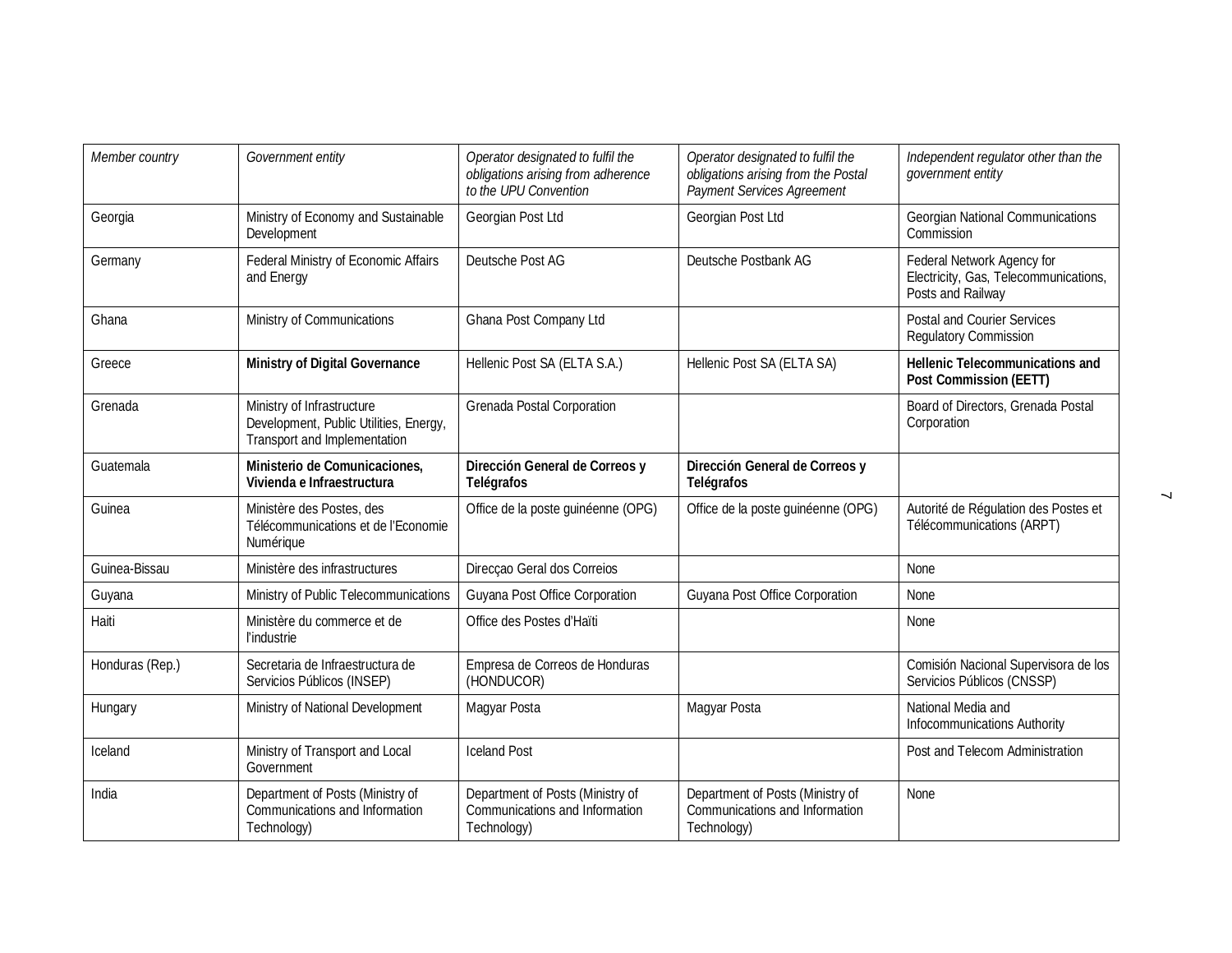| Member country      | Government entity                                                                                       | Operator designated to fulfil the<br>obligations arising from adherence<br>to the UPU Convention | Operator designated to fulfil the<br>obligations arising from the Postal<br>Payment Services Agreement | Independent regulator other than the<br>government entity        |
|---------------------|---------------------------------------------------------------------------------------------------------|--------------------------------------------------------------------------------------------------|--------------------------------------------------------------------------------------------------------|------------------------------------------------------------------|
| Indonesia           | Ministry of Communication and<br><b>Informatics</b>                                                     | PT Pos Indonesia                                                                                 | PT Pos Indonesia                                                                                       | Directorate General of Post and<br><b>Informatics Operations</b> |
| Iran (Islamic Rep.) | Ministry of Information and<br>Communication Technology (ICT)                                           | Post Company of the Islamic Republic<br>of Iran                                                  |                                                                                                        | None                                                             |
| Iraq                | Ministry of Communications                                                                              | Iraqi Post and Savings Company                                                                   | Iraqi Post and Savings Company                                                                         | None                                                             |
| Ireland             | Department of Communications,<br><b>Climate Action and Environment</b>                                  | An Post                                                                                          |                                                                                                        | <b>Commission for Communications</b><br>Regulation               |
| <b>Israel</b>       | Ministry of Communications                                                                              | <b>Israel Postal Company Ltd</b>                                                                 |                                                                                                        | None                                                             |
| Italy               | Ministry of Economic Development                                                                        | Poste Italiane S.P.A.                                                                            | Poste Italiane S.P.A.                                                                                  | The Communications Regulatory<br>Authority (AGCOM)               |
| Jamaica             | Ministry of Science, Technology,<br><b>Energy and Mining</b>                                            | Post and Telecommunications<br>Department                                                        |                                                                                                        | None                                                             |
| Japan               | Ministry of Internal Affairs and<br>Communications                                                      | Japan Post Co., Ltd                                                                              | Japan Post Bank Co., Ltd                                                                               | None                                                             |
| Jordan              | Ministry of Digital Economy and<br>Entrepreneurship (MODEE)                                             | Jordan Post Company                                                                              | Jordan Post Company                                                                                    | <b>Telecommunications Regulatory</b><br>Commission (TRC)         |
| Kazakhstan          | Ministry of Digital Development,<br>Innovations and Aerospace Industry<br>of the Republic of Kazakhstan | Kazpost JSC                                                                                      | Kazpost JSC                                                                                            | None                                                             |
| Kenya               | Ministry of Information,<br><b>Communications and Technology</b>                                        | Postal Corporation of Kenya                                                                      | Postal Corporation of Kenya                                                                            | Communications<br>Authority of Kenya (CA)                        |
| Kiribati            | Ministry of Information,<br>Communication, Transport and<br><b>Tourism Development</b>                  | <b>Postal Division</b>                                                                           |                                                                                                        | Not available                                                    |
| Korea (Rep.)        | Ministry of Science and ICT                                                                             | Korea Post                                                                                       | Korea Post                                                                                             | None                                                             |
| Kuwait              | Ministry of Communications                                                                              | <b>Ministry of Communications</b>                                                                | None                                                                                                   | None                                                             |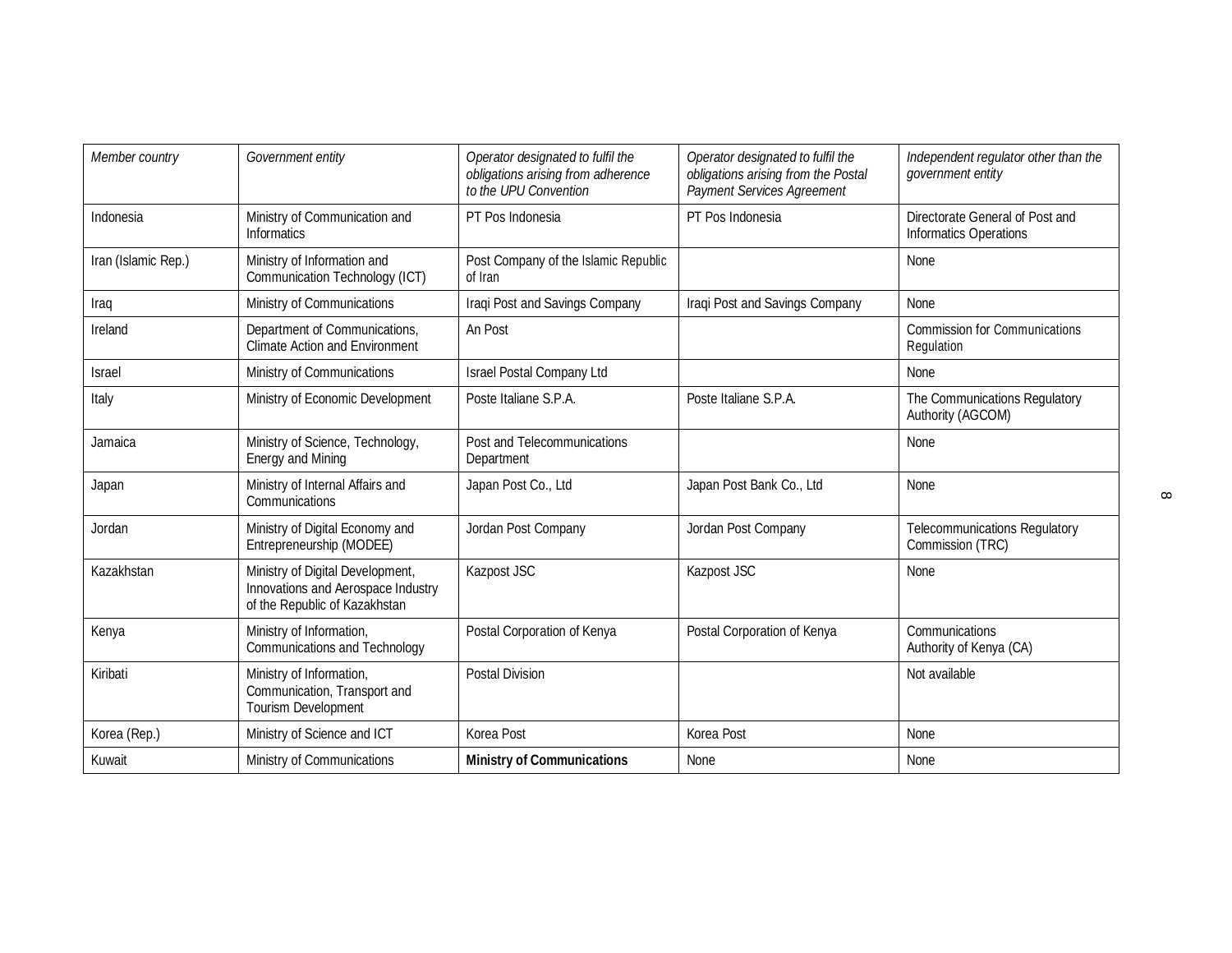| Member country         | Government entity                                                                                  | Operator designated to fulfil the<br>obligations arising from adherence<br>to the UPU Convention | Operator designated to fulfil the<br>obligations arising from the Postal<br>Payment Services Agreement | Independent regulator other than the<br>government entity                                                                               |
|------------------------|----------------------------------------------------------------------------------------------------|--------------------------------------------------------------------------------------------------|--------------------------------------------------------------------------------------------------------|-----------------------------------------------------------------------------------------------------------------------------------------|
| Kyrgyzstan             | State Committee of Information<br>Technologies and Communications of<br>Kyrgyz Republic (SCITC KR) | State Entreprise "Kyrgyz Pochtasy"<br>"Kyrgyz Express Post" LLC <sup>4</sup>                     | State Entreprise "Kyrgyz Pochtasy"<br>"Kyrgyz Express Post" LLC                                        | <b>State Communications Agency</b><br>under the State Committee of<br>Information Technologies and<br>Communications of Kyrgyz Republic |
| Lao People's Dem. Rep. | Ministry of Post and<br>Telecommunications                                                         | Entreprise des Postes Lao                                                                        | Entreprise des Postes Lao                                                                              | None                                                                                                                                    |
| Latvia                 | Ministry of Transport                                                                              | Latvia Post                                                                                      |                                                                                                        | <b>Public Utilities Commission</b>                                                                                                      |
| Lebanon                | Ministère des télécommunications<br>Direction générale des postes                                  | <b>LibanPost SAL</b>                                                                             |                                                                                                        | <b>None</b>                                                                                                                             |
| Lesotho                | Ministry of Communications Science<br>and Technology                                               | <b>Lesotho Postal Services</b>                                                                   |                                                                                                        | Lesotho Communications Authority                                                                                                        |
| Liberia                | Ministry of Posts and<br>Telecommunications                                                        | Not available                                                                                    |                                                                                                        | Not available                                                                                                                           |
| Liechtenstein          | Ministry of Transportation and<br>Communication                                                    | Liechtenstein Post Corp.                                                                         |                                                                                                        | None                                                                                                                                    |
| Lithuania              | Ministry of Transport and<br>Communications of the Republic of<br>Lithuania                        | AB Lietuvos paštas                                                                               |                                                                                                        | The Communications Regulatory<br>Authority of the Republic of Lithuania                                                                 |
| Luxembourg             | Ministère d'Etat<br>Service des Médias et des<br>Communications                                    | Entreprise des postes et<br>télécommunications                                                   | Division des services financiers<br>postaux                                                            | Institut luxembourgeois de régulation<br>(ILR)                                                                                          |
| Madagascar             | Ministère des postes, des<br>télécommunications et du<br>Développement Numérique                   | Paositra Malagasy                                                                                | Paositra Malagasy                                                                                      | None                                                                                                                                    |
| Malawi                 | Ministry of Information and<br><b>Communications Technology</b>                                    | Malawi Posts Corporation                                                                         | Malawi Posts Corporation                                                                               | Malawi Communications Regulatory<br>Authority (Macra)                                                                                   |
| Malaysia               | Ministry of Communications and<br>Multimedia                                                       | Pos Malaysia                                                                                     | Pos Malaysia                                                                                           | Malaysian Communications and<br>Multimedia Commission                                                                                   |

<sup>4</sup> "Kyrgyz Express Post" LLC is authorized to provide postal services across the entire territory of Kyrgyzstan. It provides the basic services mentioned in article 17 of the UPU Convention, i.e. inbound and outbound letter-post and parcel-post services.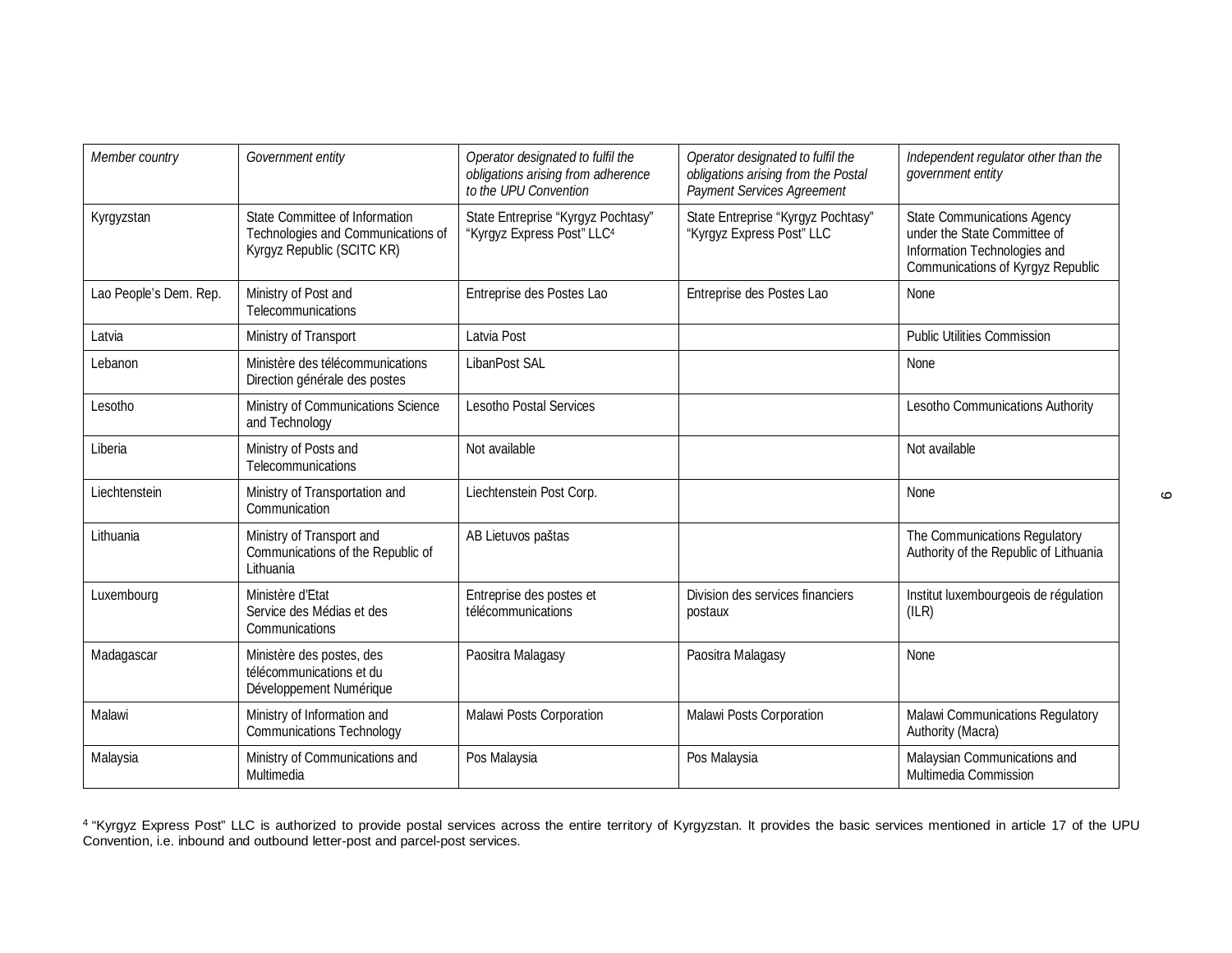| Member country   | Government entity                                                                                                        | Operator designated to fulfil the<br>obligations arising from adherence<br>to the UPU Convention | Operator designated to fulfil the<br>obligations arising from the Postal<br>Payment Services Agreement | Independent regulator other than the<br>government entity                                                                                          |
|------------------|--------------------------------------------------------------------------------------------------------------------------|--------------------------------------------------------------------------------------------------|--------------------------------------------------------------------------------------------------------|----------------------------------------------------------------------------------------------------------------------------------------------------|
| Maldives         | Ministry of Communication, Science<br>and Technology                                                                     | <b>Maldives Post Limited</b>                                                                     | <b>Maldives Post Limited</b>                                                                           | <b>Communication Authority of Maldives</b>                                                                                                         |
| Mali             | Ministère de l'Economie Numérique,<br>et de la Communication                                                             | La Poste du Mali                                                                                 | La Poste du Mali                                                                                       | Autorité Malienne de Régulation des<br>Télécommunications, des<br>Technologies de l'Information et de la<br>Communication et des Postes<br>(AMRTP) |
| Malta            | Office of the Prime Minister                                                                                             | Maltapost plc.                                                                                   |                                                                                                        | Malta Communications Authority                                                                                                                     |
| Mauritania       | Ministère de l'emploi, de la formation<br>professionnelle et des technologiés de<br>l'information et de la communication | Société mauritanienne des postes<br>(MAURIPOST)                                                  |                                                                                                        | Autorité de régulation                                                                                                                             |
| <b>Mauritius</b> | Ministry of Technology,<br>Communication and Innovation                                                                  | Mauritius Post Ltd                                                                               | None                                                                                                   | Information and Communication<br><b>Technologies Authority</b>                                                                                     |
| Mexico           | Secretaría de Comunicaciones y<br>Transportes                                                                            | Servicio Postal Mexicano                                                                         |                                                                                                        | <b>None</b>                                                                                                                                        |
| Moldova          | Ministry of Economy and<br>Infrastructure                                                                                | Entreprise d'Etat "Posta Moldovei"                                                               |                                                                                                        | Agence Nationale pour la<br>Réglementation en Communications<br>Electroniques et la Technologie de<br>l'Information (ANRCETI)                      |
| Monaco           | Ministère d'Etat                                                                                                         | La Poste Monaco                                                                                  | None                                                                                                   | None                                                                                                                                               |
| Mongolia         | Communications and Information<br>Technology Authority (CITA)                                                            | <b>Mongol Post</b>                                                                               |                                                                                                        | <b>Communications Regulatory</b><br>Commission of Mongolia (CRC)                                                                                   |
| Montenegro       | Ministry of Economy                                                                                                      | Montenegro Post                                                                                  |                                                                                                        | Agency for Telecommunications and<br>Postal Affairs                                                                                                |
| Morocco          | Ministère de l'Industrie, de<br>l'Investissement, du Commerce et de<br>l'Economie numérique                              | Poste Maroc                                                                                      | Poste Maroc                                                                                            | None                                                                                                                                               |
| Mozambique       | Ministério dos Transportes e<br>Comunicações Departamento das<br>comunicações                                            | Empresa Nacional dos Correios de<br>Moçambique                                                   |                                                                                                        | Autoridade Reguladora das<br>Comunicações de Moçambique                                                                                            |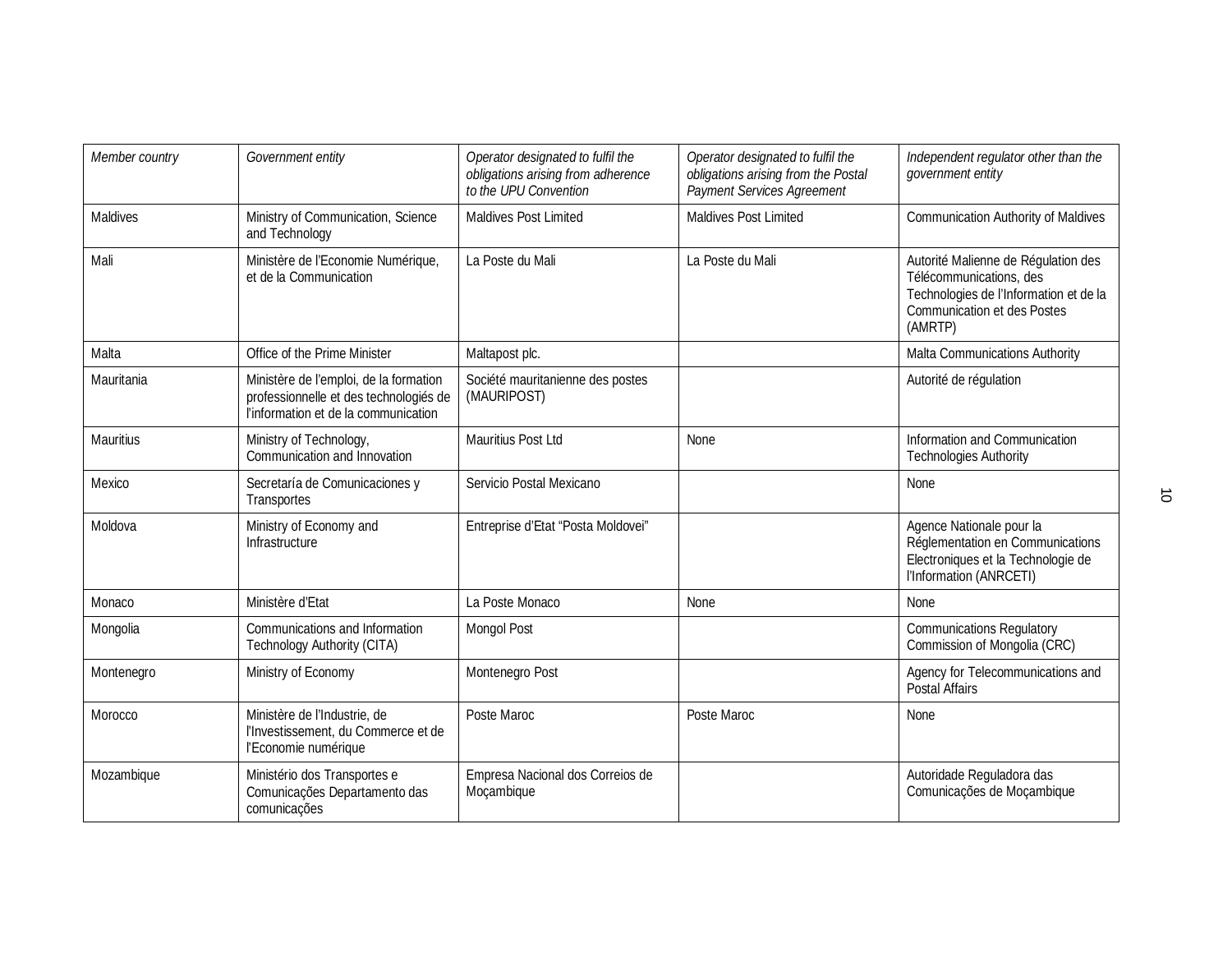| Member country                                                             | Government entity                                                             | Operator designated to fulfil the<br>obligations arising from adherence<br>to the UPU Convention | Operator designated to fulfil the<br>obligations arising from the Postal<br><b>Payment Services Agreement</b> | Independent regulator other than the<br>government entity       |
|----------------------------------------------------------------------------|-------------------------------------------------------------------------------|--------------------------------------------------------------------------------------------------|---------------------------------------------------------------------------------------------------------------|-----------------------------------------------------------------|
| Myanmar                                                                    | Ministry of Transport and<br>Communications                                   | Myanmar Post                                                                                     | Myanmar Post                                                                                                  | Posts and Telecommunications<br>Department                      |
| Namibia                                                                    | Ministry of Information and<br><b>Communication Technology</b>                | Namibia Post Ltd                                                                                 |                                                                                                               | <b>Communications Regulatory Authority</b><br>of Namibia (CRAN) |
| Nauru                                                                      | Ministry responsible for Naoero<br><b>Postal Services Corporation</b>         | <b>Naoero Postal Services</b><br><b>Corporation, trading as NAURU</b><br><b>POST</b>             | <b>Naoero Postal Services</b><br><b>Corporation, trading as NAURU</b><br><b>POST</b>                          | Not available                                                   |
| Nepal                                                                      | Ministry of Information and<br>Communications                                 | <b>Postal Services Department</b>                                                                | <b>Postal Services Department</b>                                                                             | <b>None</b>                                                     |
| Netherlands                                                                | Ministry of Economic Affairs and<br><b>Climate Policy</b>                     | Royal PostNL B.V.                                                                                |                                                                                                               | Authority Consumer and Market<br>(ACM)                          |
| Caribbean part of the<br>Netherlands (Bonaire,<br>Sint Eustatius and Saba) |                                                                               | Flamingo Express Dutch Caribbean<br>N.V.                                                         |                                                                                                               |                                                                 |
| New Zealand                                                                | Ministry of Business, Innovation and<br>Employment                            | New Zealand Post Ltd                                                                             | New Zealand Post Ltd                                                                                          | None                                                            |
| Nicaragua                                                                  | Instituto Nicaragüense de<br>Telecomunicaciones y Correos<br>(TELCOR)         | Correos de Nicaragua                                                                             |                                                                                                               | None                                                            |
| Niger                                                                      | Ministère des postes, des<br>télécommunications et de l'économie<br>numérique | Niger Post SA                                                                                    | Niger Post SA                                                                                                 | Autorité de régulation des<br>Télécommunications et de la Poste |
| Nigeria                                                                    | Federal Ministry of Communications<br>and Digital Economy                     | Nigerian Postal Service                                                                          | Nigerian Postal Service                                                                                       | None                                                            |
| North Macedonia                                                            | Ministry of Transport and<br>Communications                                   | State-Owned Joint-Stock Company<br>for Postal Traffic "Post of North<br>Macedonia" - Skopje      | State-Owned Joint-Stock Company<br>for Postal Traffic "Post of North<br>Macedonia" - Skopje                   | <b>Agency for Posts</b>                                         |
| Norway                                                                     | Ministry of Transport                                                         | Norway Post                                                                                      |                                                                                                               | Norwegian Communications Authority<br>(Nkom)                    |
| Oman                                                                       | Ministry of Transport and<br>Communications                                   | Oman Post Company                                                                                |                                                                                                               | <b>Telecommunications Regulatory</b><br>Authority               |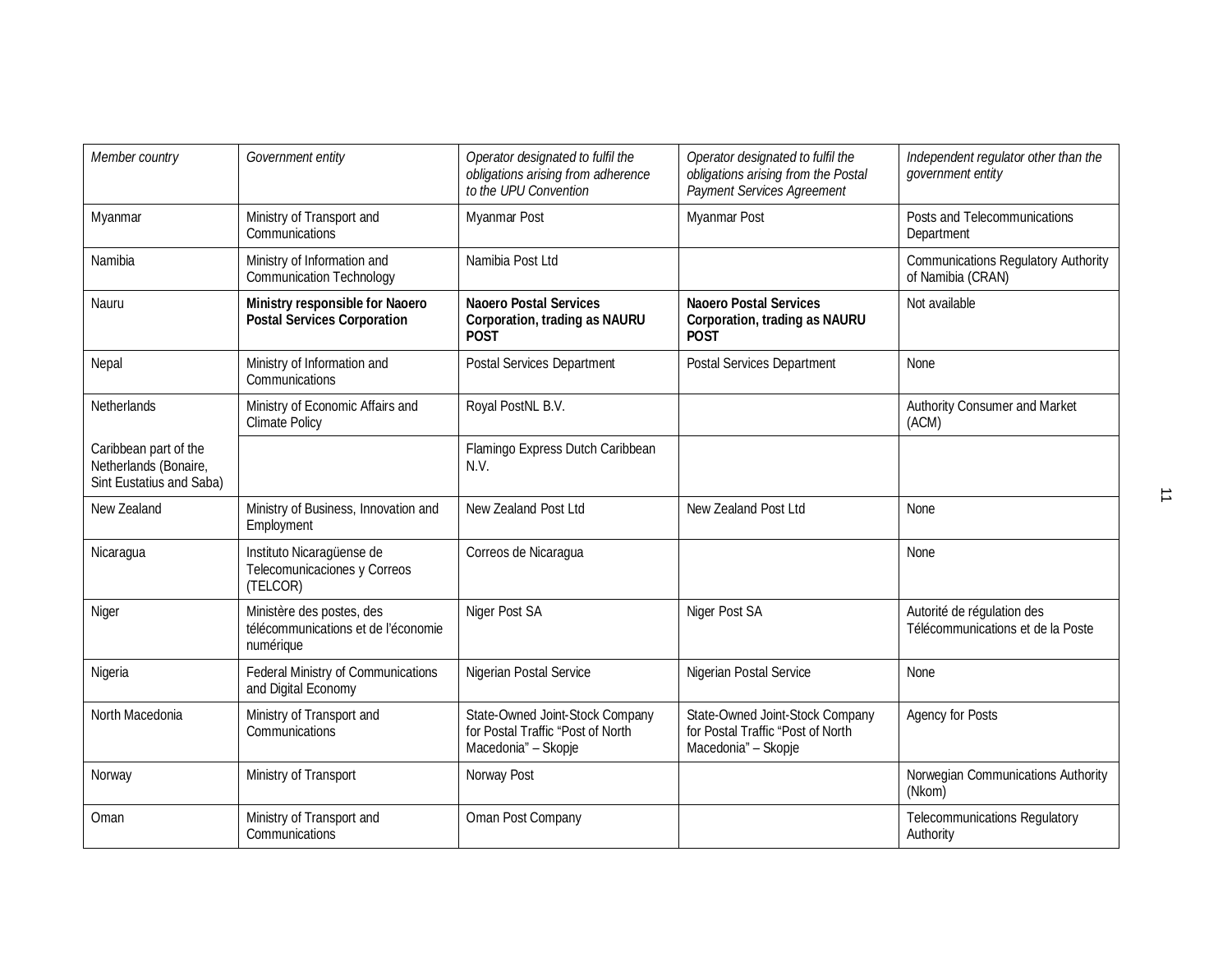| Member country                            | Government entity                                                                                     | Operator designated to fulfil the<br>obligations arising from adherence<br>to the UPU Convention | Operator designated to fulfil the<br>obligations arising from the Postal<br>Payment Services Agreement | Independent regulator other than the<br>government entity        |
|-------------------------------------------|-------------------------------------------------------------------------------------------------------|--------------------------------------------------------------------------------------------------|--------------------------------------------------------------------------------------------------------|------------------------------------------------------------------|
| Pakistan                                  | Ministry of Postal Services                                                                           | Pakistan Post                                                                                    | Pakistan Post                                                                                          | None                                                             |
| Panama (Rep.)                             | Ministerio de Gobierno                                                                                | Dirección Nacional de Correos y<br>Telégrafos                                                    | Dirección Nacional de Correos y<br>Telégrafos                                                          | Dirección Nacional de Correos y<br>Telégrafos                    |
| Papua New Guinea                          | Ministry of Public Enterprises                                                                        | Post PNG Ltd                                                                                     |                                                                                                        | Independent Competition and<br><b>Consumer Commission (ICCC)</b> |
| Paraguay                                  | Ministerio de Obras Públicas y<br>Comunicaciones                                                      | Dirección Nacional de Correos del<br>Paraguay (DINACOPA)                                         |                                                                                                        | None                                                             |
| Peru                                      | Ministerio de Transportes y<br>Comunicaciones                                                         | Servicios Postales del Perú S.A. -<br><b>SERPOST S.A.</b>                                        | Servicios Postales del Perú S.A. -<br><b>SERPOST S.A.</b>                                              | None                                                             |
| Philippines                               | Office of the President of the Republic<br>of the Philippines                                         | Philippine Postal Corporation                                                                    | Philippine Postal Corporation                                                                          | Information and Communications<br>Technology Office (ICTO)       |
| Poland                                    | Ministry of Infrastructure and<br>Construction                                                        | Joint-Stock Company "Poczta Polska"<br><b>SA</b>                                                 | Joint-Stock Company "POCZTA<br>POLSKA" SA                                                              | Office of Electronic Communications                              |
| Portugal                                  | Ministério do Planeamento e das<br><b>Infraestruturas</b>                                             | CTT - Correios de Portugal SA                                                                    | CTT - Correios de Portugal S.A.                                                                        | ANACOM - Autoridade Nacional de<br>Comunicações                  |
|                                           | ANACOM - Autoridade Nacional de<br>Comunicações                                                       |                                                                                                  |                                                                                                        |                                                                  |
| Qatar                                     | Ministry of Transport and<br>Communications                                                           | <b>Qatar Postal Services Company</b>                                                             | <b>Qatar Postal Services Company</b>                                                                   | <b>Communications Regulatory Authority</b>                       |
| Romania                                   | Ministry for Transport, Infrastructure<br>and Communications                                          | Compania Nationala "Poșta Română"<br>S.A.                                                        | Compania Nationala "Poșta Română"<br>S.A                                                               | National Regulatory Authority for<br>Communications              |
| <b>Russian Federation</b>                 | Ministry of Digital Development,<br><b>Communications and Mass Media of</b><br>the Russian Federation | Joint Stock Company "Russian Post"                                                               | Joint Stock Company "Russian Post"                                                                     |                                                                  |
| Rwanda                                    | Ministry of Information,<br>Communication Technology and<br>Innovation                                | Office national des postes (ONP)                                                                 | Office national des postes (ONP)                                                                       | Rwanda Utilities Regulatory Agency<br>(RURA)                     |
| Saint Christopher<br>(St Kitts) and Nevis | Ministry of Public Infrastructure, Post,<br>Urban Development and Transport                           | St. Christopher (St. Kitts) and Nevis<br><b>Postal Service</b>                                   | None                                                                                                   | None                                                             |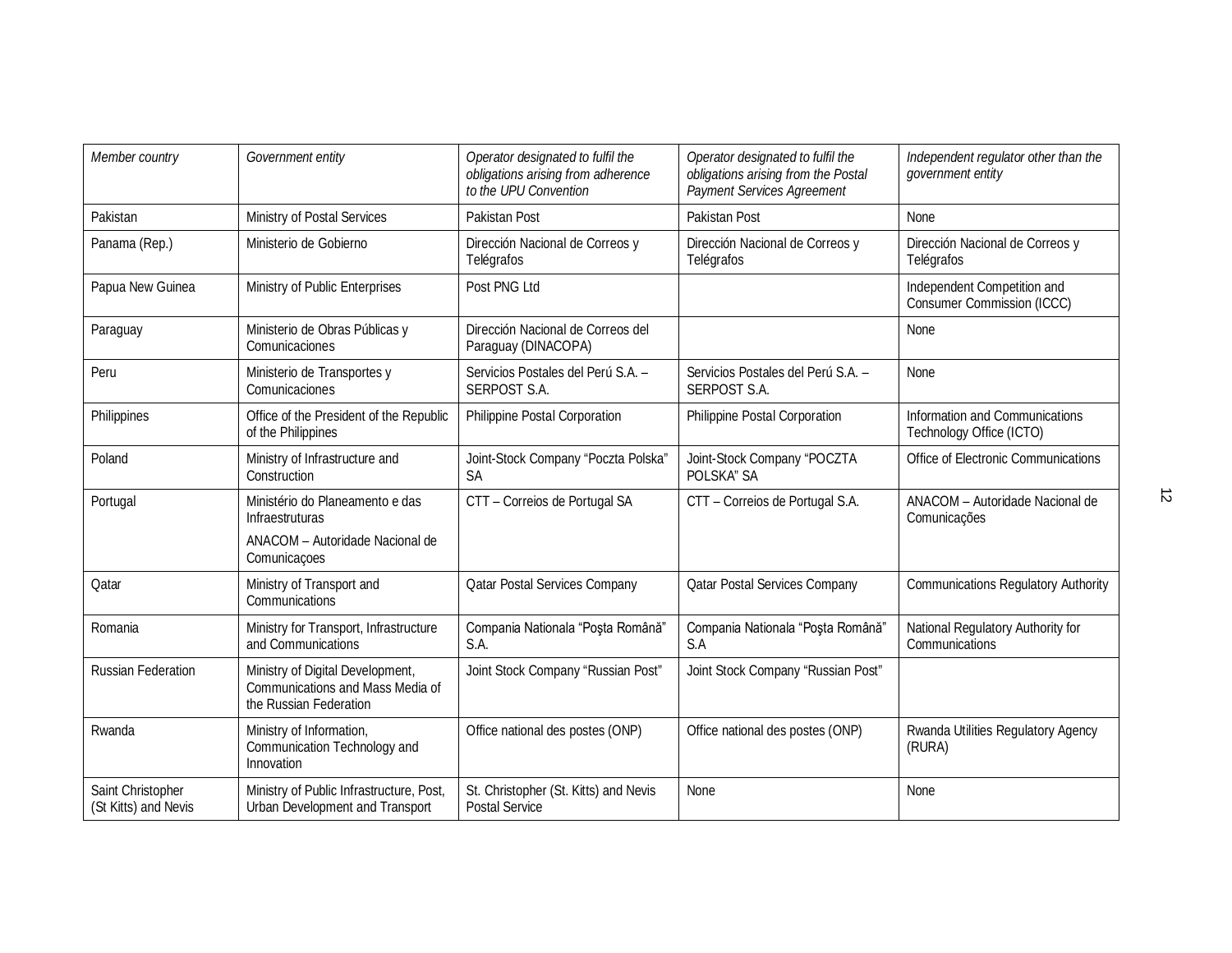| Member country                      | Government entity                                                                                             | Operator designated to fulfil the<br>obligations arising from adherence<br>to the UPU Convention | Operator designated to fulfil the<br>obligations arising from the Postal<br>Payment Services Agreement | Independent regulator other than the<br>government entity                                |
|-------------------------------------|---------------------------------------------------------------------------------------------------------------|--------------------------------------------------------------------------------------------------|--------------------------------------------------------------------------------------------------------|------------------------------------------------------------------------------------------|
| Saint Lucia                         | Ministry of Finance, Economic<br>Growth, Job Creation, External Affairs<br>and Public Service                 | Saint Lucia Postal Service                                                                       | Saint Lucia Postal Service                                                                             | None                                                                                     |
| Saint Vincent and the<br>Grenadines | Ministry of National Reconciliation, the<br>Public Service, Labour, Information<br>and Ecclesiastical Affairs | St Vincent and the Grenadines Postal<br>Corporation                                              |                                                                                                        | None                                                                                     |
| San Marino                          | Ministry of Finance and the Budget,<br>Posts, Transport and Economic<br>Planning                              | Poste San Marino                                                                                 | Poste San Marino                                                                                       | None                                                                                     |
| Samoa                               | Ministry of Communication,<br>Information and Technology (MCIT)                                               | <b>SAMOAPOST LIMITED</b>                                                                         | <b>None</b>                                                                                            | Office of the Regulator                                                                  |
| Sao Tome and Principe               | Ministério das Infra-Estrutura,<br>Recursos Naturais e Ambiente                                               | Empresa de Correios de S. Tomé e<br>Princípe                                                     |                                                                                                        | Autoridade Geral de Regulação<br>(AGER)                                                  |
| Saudi Arabia                        | Ministry of IT and<br>Telecommunications                                                                      | Saudi Post                                                                                       | None                                                                                                   | None                                                                                     |
| Senegal                             | Ministère de l'Economie numérique et<br>des Télécommunications                                                | SN LA POSTE                                                                                      | <b>SN LA POSTE</b>                                                                                     | Autorité de Régulations des<br>Télécommunications et des Postes                          |
| Serbia                              | Ministry of Trade, Tourism and<br>Telecommunications                                                          | Public Enterprise Post of Serbia                                                                 | Public Enterprise Post of Serbia                                                                       | Regulatory Agency for Electronic<br><b>Communications and Postal Services</b><br>(RATEL) |
| Seychelles                          | Ministry of Finance, Trade Investment<br>and Economic Planning                                                | Seychelles Postal Services                                                                       | Seychelles Postal Services                                                                             | Postal Regulatory Agency                                                                 |
| Sierra Leone                        | Ministry of Information and<br>Communications                                                                 | Sierra Leone Postal Services Ltd<br>(SALPOST)                                                    |                                                                                                        |                                                                                          |
| Singapore                           | Ministry of Communications and<br>Information                                                                 | Singapore Post Ltd                                                                               |                                                                                                        | Info-communications Media<br>Development Authority (IMDA)                                |
| Slovakia                            | Ministry of Transport and Construction<br>of the Slovak Republic                                              | Slovenská Pošta, a.s.                                                                            | Slovenská Pošta, a.s.                                                                                  | Regulatory Authority for Electronic<br>and Postal Services                               |
| Slovenia                            | Ministry of Economic Development<br>and Technology                                                            | Pošta Slovenije, d.o.o.                                                                          | Pošta Slovenije, d.o.o.                                                                                | <b>Agency for Communication Networks</b><br>and Services (AKOS)                          |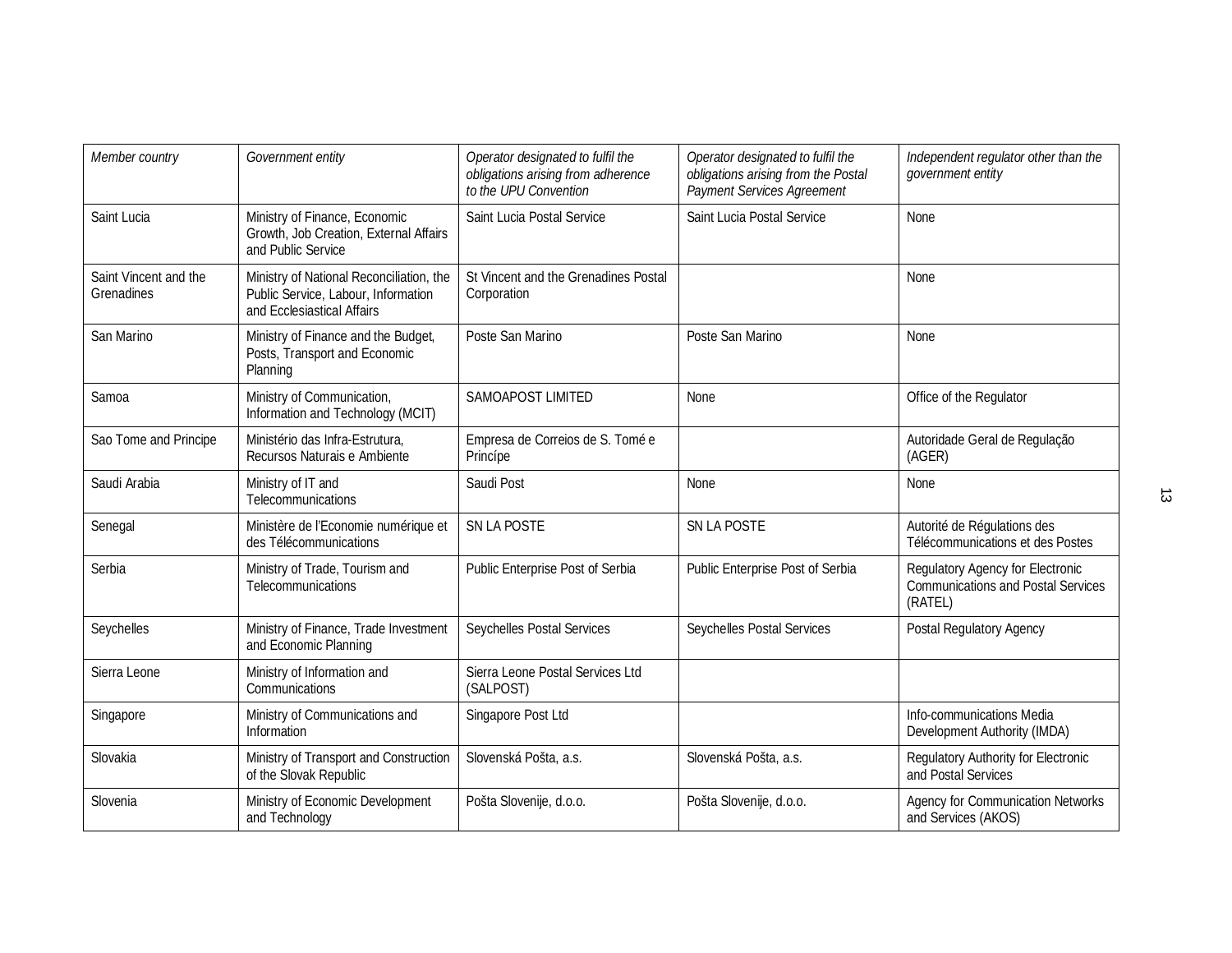| Member country   | Government entity                                                                                            | Operator designated to fulfil the<br>obligations arising from adherence<br>to the UPU Convention | Operator designated to fulfil the<br>obligations arising from the Postal<br><b>Payment Services Agreement</b> | Independent regulator other than the<br>government entity              |
|------------------|--------------------------------------------------------------------------------------------------------------|--------------------------------------------------------------------------------------------------|---------------------------------------------------------------------------------------------------------------|------------------------------------------------------------------------|
| Solomon Islands  | Ministry of Communication and<br>Aviation                                                                    | Solomon Islands Postal Corporation                                                               |                                                                                                               |                                                                        |
| Somalia          | Ministry of Posts and<br>Telecommunications                                                                  | Directorate General of Posts and<br>Telecommunications                                           |                                                                                                               | Not available                                                          |
| South Africa     | Ministry for Communications and<br><b>Postal Services</b>                                                    | South African Post Office Ltd                                                                    |                                                                                                               | <b>Independent Communications</b><br>Authority of South Africa (ICASA) |
| South Sudan      | Ministry of Information,<br>Communications Technology and<br><b>Postal Services</b>                          | Ministry of Information,<br>Communications Technology and<br><b>Postal Services</b>              |                                                                                                               | <b>National Communications Authority</b><br>(NCA)                      |
| Spain            | Ministerio de Transporte, Movilidad y<br>Agenda Urbana                                                       | Sociedad Estatal "Correos y<br>Telégrafos" S.A. S.M.E.                                           | Sociedad Estatal "Correos y<br>Telégrafos" S.A. S.M.E.                                                        | Comisión Nacional de los Mercados y<br>la Competencia (CNMC)           |
| Sri Lanka        | Ministry of Posts, Postal Services and<br>Muslim Religious Affairs                                           | Department of Posts                                                                              | Department of Posts                                                                                           | None                                                                   |
| State of Libya   | <b>General Authority for Communication</b><br>and Informatics                                                | Libya Post Company                                                                               | Libya Post Company                                                                                            | None                                                                   |
| Sudan            | Ministry of Communication and<br>Information Technology                                                      | Sudanese Postal Services Company                                                                 | None                                                                                                          | Telecommunications and Post<br>Regulatory Authority (TPRA)             |
| Suriname         | Ministry of Finance                                                                                          | Suriname Postal Corporation<br>(SURPOST)                                                         |                                                                                                               | None                                                                   |
| Sweden           | Ministry of Infrastructure                                                                                   | PostNord Group AB                                                                                | None                                                                                                          | National Post and Telecom Agency                                       |
| Switzerland      | Département fédéral de<br>l'environnement, des transports, de<br>l'énergie et de la communication<br>(DETEC) | La Poste Suisse                                                                                  | La Poste Suisse                                                                                               | PostCom                                                                |
| Syrian Arab Rep. | Ministère des communications et de la<br>technologie                                                         | Etablissement général des postes                                                                 | None                                                                                                          | Syrian Telecommunications and Post<br>Regulatory Authority (SY-TPRA)   |
| Tajikistan       | Communications Service of the<br>Government of the Republic of<br>Tajikistan                                 | Unitary State Enterprise "TAJIK<br>POST"                                                         |                                                                                                               | None                                                                   |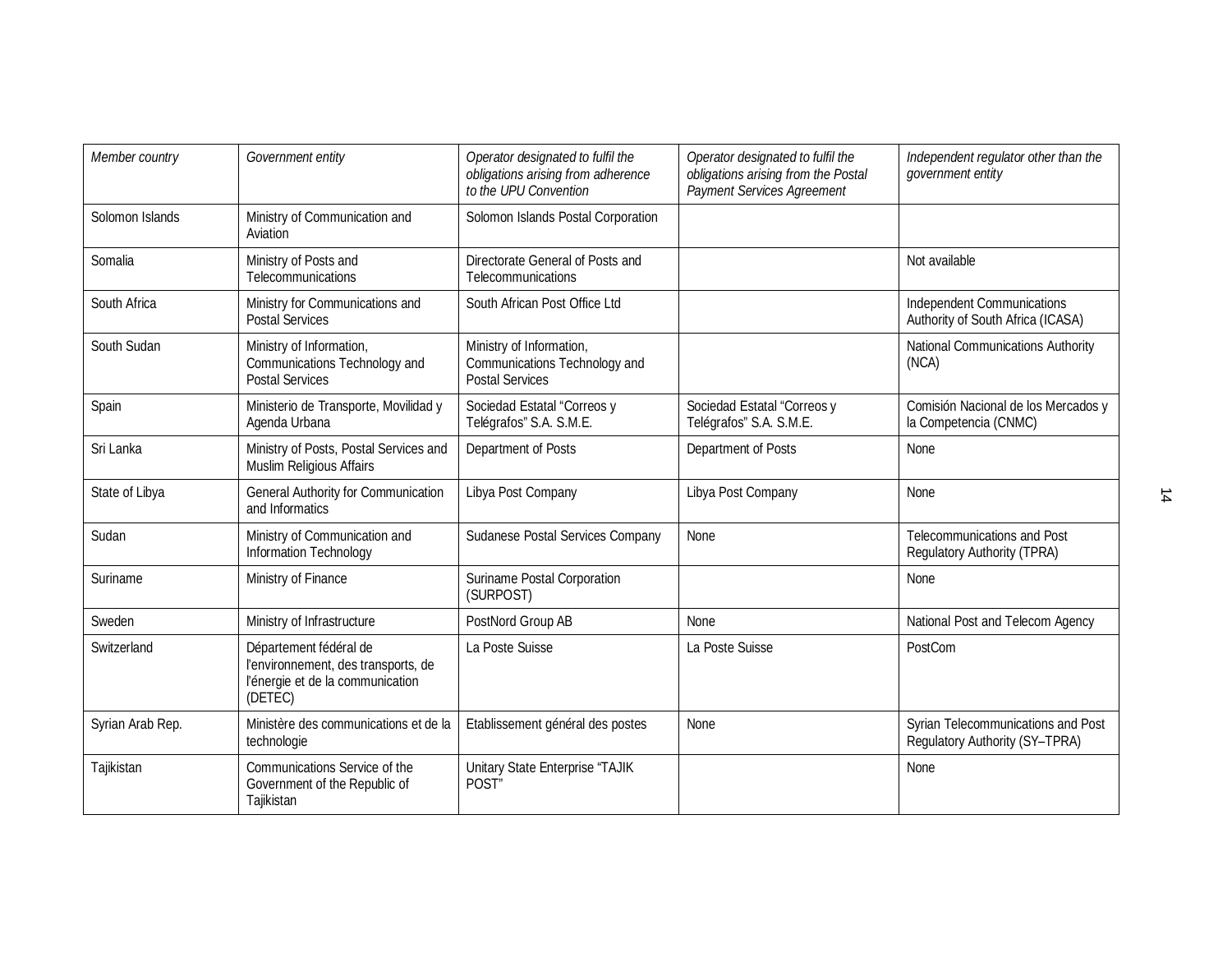| Member country              | Government entity                                               | Operator designated to fulfil the<br>obligations arising from adherence<br>to the UPU Convention | Operator designated to fulfil the<br>obligations arising from the Postal<br>Payment Services Agreement | Independent regulator other than the<br>government entity                                |
|-----------------------------|-----------------------------------------------------------------|--------------------------------------------------------------------------------------------------|--------------------------------------------------------------------------------------------------------|------------------------------------------------------------------------------------------|
| Tanzania (United Rep.)      | Ministry of Works, Transport and<br>Communications              | Tanzania Posts Corporation (TPC)                                                                 | Tanzania Posts Corporation (TPC)                                                                       | Tanzania Communication Regulatory<br>Authority (TCRA)                                    |
| Thailand                    | Ministry of Digital Economy and<br>Society                      | Thailand Post Co., Ltd                                                                           | Thailand Post Co., Ltd                                                                                 |                                                                                          |
| Timor-Leste (Dem. Rep.)     | Ministry of Transport and<br>Communication                      | CTL - Correios de Timor-Leste                                                                    | CTL - Correios de Timor-Leste                                                                          | Autoridade Nacional das<br>Comunicações (ANC)                                            |
| Togo                        | Ministère des postes et de l'économie<br>numérique              | Société des postes du Togo (SPT)                                                                 | Société des postes du Togo (SPT)                                                                       | Autorité de réglementation des<br>secteurs de postes et de<br>télécommunications (ART&P) |
| Tonga                       | Ministry of Public Enterprises                                  | <b>Tonga Post Limited</b>                                                                        | <b>Tonga Post Limited</b>                                                                              | None                                                                                     |
| Trinidad and Tobago         | Ministry of Public Utilities                                    | <b>Trinidad and Tobago Postal</b><br>Corporation                                                 |                                                                                                        | <b>None</b>                                                                              |
| Tunisia                     | <b>Ministry of Communication</b><br><b>Technologies</b>         | La Poste Tunisienne                                                                              | La Poste Tunisienne                                                                                    | None                                                                                     |
| Turkey                      | Ministry of Transport and<br>Infrastructure                     | Turkish PTT Corporation                                                                          | Turkish PTT Corporation                                                                                | Information and Communication<br><b>Technologies Authority (ICTA)</b>                    |
| Turkmenistan                | Ministère des communications du<br>Turkménistan                 | La compagnie d'Etat de la poste<br>Turkmenposte                                                  | La compagnie d'Etat de la poste<br>Turkmenposte                                                        | None                                                                                     |
| Tuvalu                      | Ministry of Finance and Economic<br>Planning                    | Tuvalu Post and Travel Limited,<br>Ministry of Finance and Economic<br>Planning                  |                                                                                                        | Not available                                                                            |
| Uganda                      | Ministry of Information and<br><b>Communications Technology</b> | Uganda Post Ltd (Posta Uganda)                                                                   |                                                                                                        | <b>Uganda Communications Commission</b><br>(UCC)                                         |
| Ukraine                     | Ministry of Infrastructure of Ukraine                           | SC "Ukrposhta"                                                                                   | SC "Ukrposhta"                                                                                         | National Commission for the State<br>Regulation of Communication and<br>Informatization  |
| <b>United Arab Emirates</b> | Ministry of Finance                                             | <b>Emirates Post</b>                                                                             |                                                                                                        | None                                                                                     |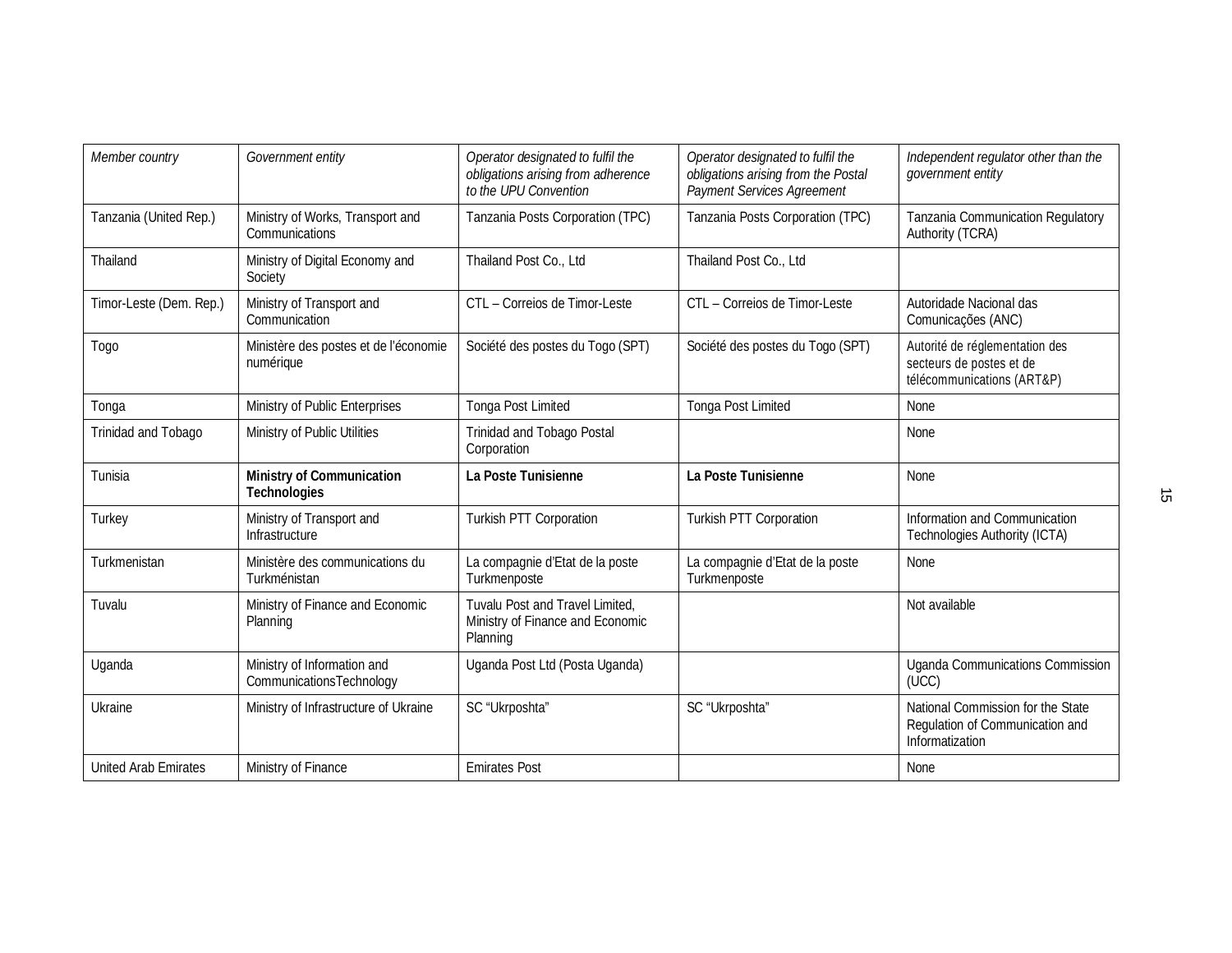| Member country                                                                                                               | Government entity                                                 | Operator designated to fulfil the<br>obligations arising from adherence<br>to the UPU Convention | Operator designated to fulfil the<br>obligations arising from the Postal<br>Payment Services Agreement | Independent regulator other than the<br>government entity          |
|------------------------------------------------------------------------------------------------------------------------------|-------------------------------------------------------------------|--------------------------------------------------------------------------------------------------|--------------------------------------------------------------------------------------------------------|--------------------------------------------------------------------|
| United Kingdom                                                                                                               | Department for Business, Energy and<br>Industrial Strategy (BEIS) | Royal Mail                                                                                       |                                                                                                        | Ofcom                                                              |
| Crown Dependencies                                                                                                           |                                                                   |                                                                                                  |                                                                                                        |                                                                    |
| - Guernsey                                                                                                                   | The States Trading Supervisory Board                              | <b>Guernsey Post</b>                                                                             |                                                                                                        | <b>Guernsey Office of Utility Regulation</b>                       |
| Isle of Man                                                                                                                  |                                                                   | Isle of Man Post Office                                                                          |                                                                                                        |                                                                    |
| Jersey                                                                                                                       | <b>Treasury and Resources Department</b>                          | Jersey Post Ltd                                                                                  |                                                                                                        | <b>Channel Islands Competition</b><br>Regulatory Authority (CICRA) |
| <b>Overseas Territories</b><br>(United Kingdom of Great<br><b>Britain and Northern</b><br>Ireland) (designated<br>operators) |                                                                   |                                                                                                  |                                                                                                        |                                                                    |
| Anguilla                                                                                                                     |                                                                   | Post Office                                                                                      |                                                                                                        |                                                                    |
| Bermuda                                                                                                                      |                                                                   | The Bermuda Post Office                                                                          |                                                                                                        |                                                                    |
| British Virgin Islands                                                                                                       |                                                                   | <b>BVI Post</b>                                                                                  |                                                                                                        |                                                                    |
| Cayman Islands                                                                                                               |                                                                   | Cayman Islands Postal Service                                                                    |                                                                                                        |                                                                    |
| <b>Falkland Islands</b><br>(Malvinas)                                                                                        |                                                                   | Post Office                                                                                      |                                                                                                        |                                                                    |
| Gibraltar                                                                                                                    | Ministry of Commerce                                              | Royal Gibraltar Post Office                                                                      |                                                                                                        | <b>Gibraltar Regulatory Authority</b>                              |
| Montserrat                                                                                                                   |                                                                   | Post Office                                                                                      |                                                                                                        |                                                                    |
| St Helena                                                                                                                    |                                                                   | Post Office                                                                                      |                                                                                                        |                                                                    |
| <b>Turks and Caicos</b><br><b>Islands</b>                                                                                    |                                                                   | <b>General Post Office</b>                                                                       |                                                                                                        |                                                                    |
| United States of America                                                                                                     | U.S. Department of State                                          | <b>United States Postal Service</b>                                                              | <b>United States Postal Service</b>                                                                    | Postal Regulatory Commission                                       |
| Uruguay                                                                                                                      | Ministerio de Industria, Energía y<br>Minería                     | Correo Uruguayo                                                                                  | Correo Uruguayo                                                                                        | Unidad Reguladora de Servicios de<br>Comunicaciones, URSEC         |